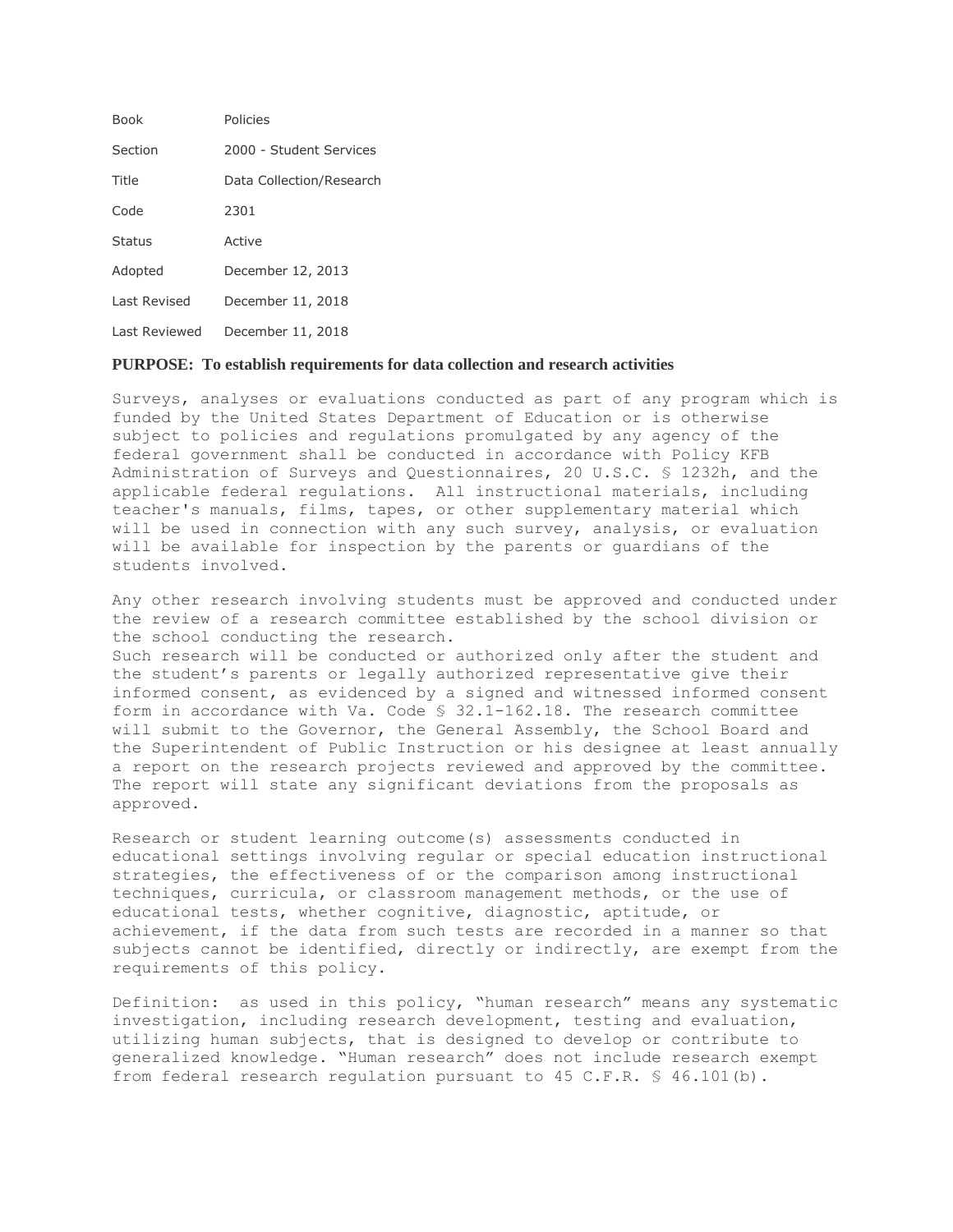### **Research Studies and Data Collection Requests**

The research committee will be composed of representatives of varied backgrounds to ensure the competent, complete, and professional review of human research activities. No member of the committee may be directly involved in the proposed human research or have administrative approval authority over the proposed human research except in connection with his/her responsibilities as a member of the committee. In deciding whether to approve proposed human research, the committee will consider the factors listed in Va. Code § 32.1-162.19.

The board authorizes the superintendent/designee to establish a Research Review Committee whose purpose will be to review all requests to conduct research studies involving the division's students and staff members, and make recommendations regarding such requests to the superintendent/designee. Requests to conduct research studies and data collection will be processed through the division's Research Review Committee.

This policy applies to all requests by individuals and organizations to conduct research activities in Stafford County Public Schools (SCPS) or receive, for research purposes, identifiable and non-identifiable SCPS student or employee data that is not otherwise publicly available under the Virginia Freedom of Information Act, which is addressed in School Board Regulation 6101-R. This policy applies to requests made by non-SCPS researchers, including SCPS employees who wish to conduct research or data collection activities when not assigned to do so by SCPS as part of their job responsibilities, e.g., to satisfy course requirements for advance degrees or continuing certification.

All external requests to conduct research within the division must be submitted in the form of a complete application to the Research Review Committee. Application procedures shall be developed and maintained by the Research Review Committee and approved by the superintendent/designee.

## **Approval Criteria**

External research studies and data collection shall not be approved without the completion of a research request application and the adherence to the criteria outlined below. The burden of presenting proof of compliance with these requirements rests with the party conducting the research activity.

- 1. The party requesting to conduct research activities involving the division's students or staff must provide evidence that the research activities are in alignment with the division's strategic goals and/or objectives and must outline the potential assistance the research activity will provide in improving the quality of education and educational services available in the division.
- 2. The research study shall not impose an undue burden on the division's resources and must be limited in the intrusion it imposes on instructional time.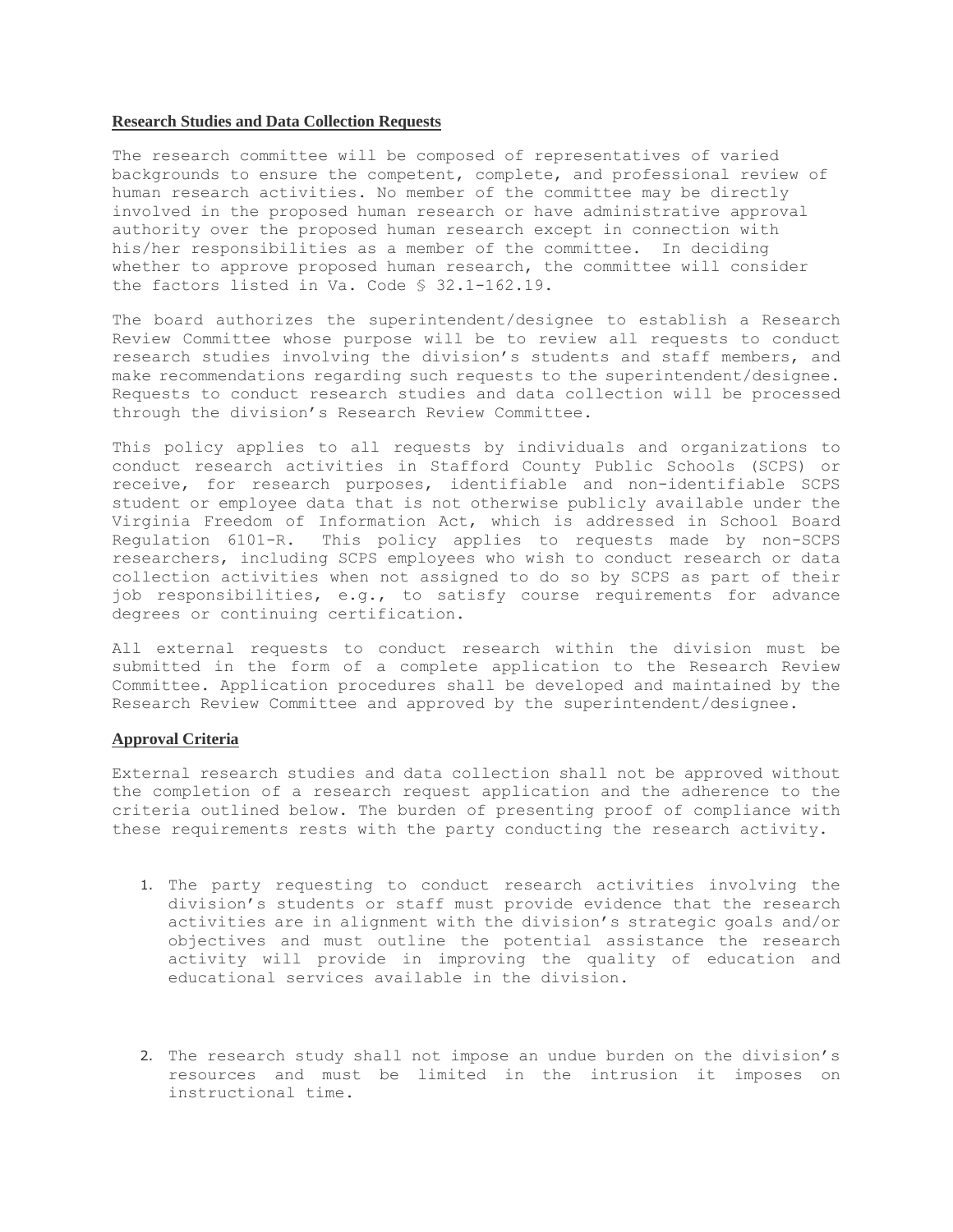- 3. Participation in any research activity by staff of the division shall be voluntary. Participation in any research activity by students of the division shall require express written permission by the student's parent/guardian. Research shall be conducted in a manner to protect the anonymity of participants in the study. Identifiable characteristics of the participants shall not be revealed unless express permission to do so is obtained from the participant if the participant is a staff member and the parent/guardian if the participant is a student.
- 4. No student shall be required to submit as part of the research study the information listed below without the express written permission of a parent/guardian:
	- Political affiliations or beliefs of the student or the student's parent.
	- Mental or psychological problems of the student or the student's family.
	- Sex behaviors and attitudes.
	- Illegal, anti-social, self-incriminating, or demeaning behavior.
	- Critical appraisals of other individuals with whom respondents have close family relationships.
	- Legally recognized privileged or analogous relationships, such as those of lawyers, physicians, and ministers.
	- Religious practices, affiliations, or beliefs of the student or student's parents.
	- Income (other than that required by law to determine eligibility for participation in a program or for receiving financial assistance under such program).

Written notification of any study pertaining to the topics aforementioned shall be produced to parents/guardians 30 days prior to the start of the study. The instruments used in the study shall be made available for parents/guardians to review prior to the administration of the study.

# **Exemptions**

Research studies conducted by staff members of the division for the purpose of improving instruction or services shall be considered internal research studies and may be conducted with supervisory approval without seeking the approval of the Research Review Committee.

Requests from state or federal agencies may be conducted without seeking the approval of the Research Review Committee if they are approved by the superintendent/designee.